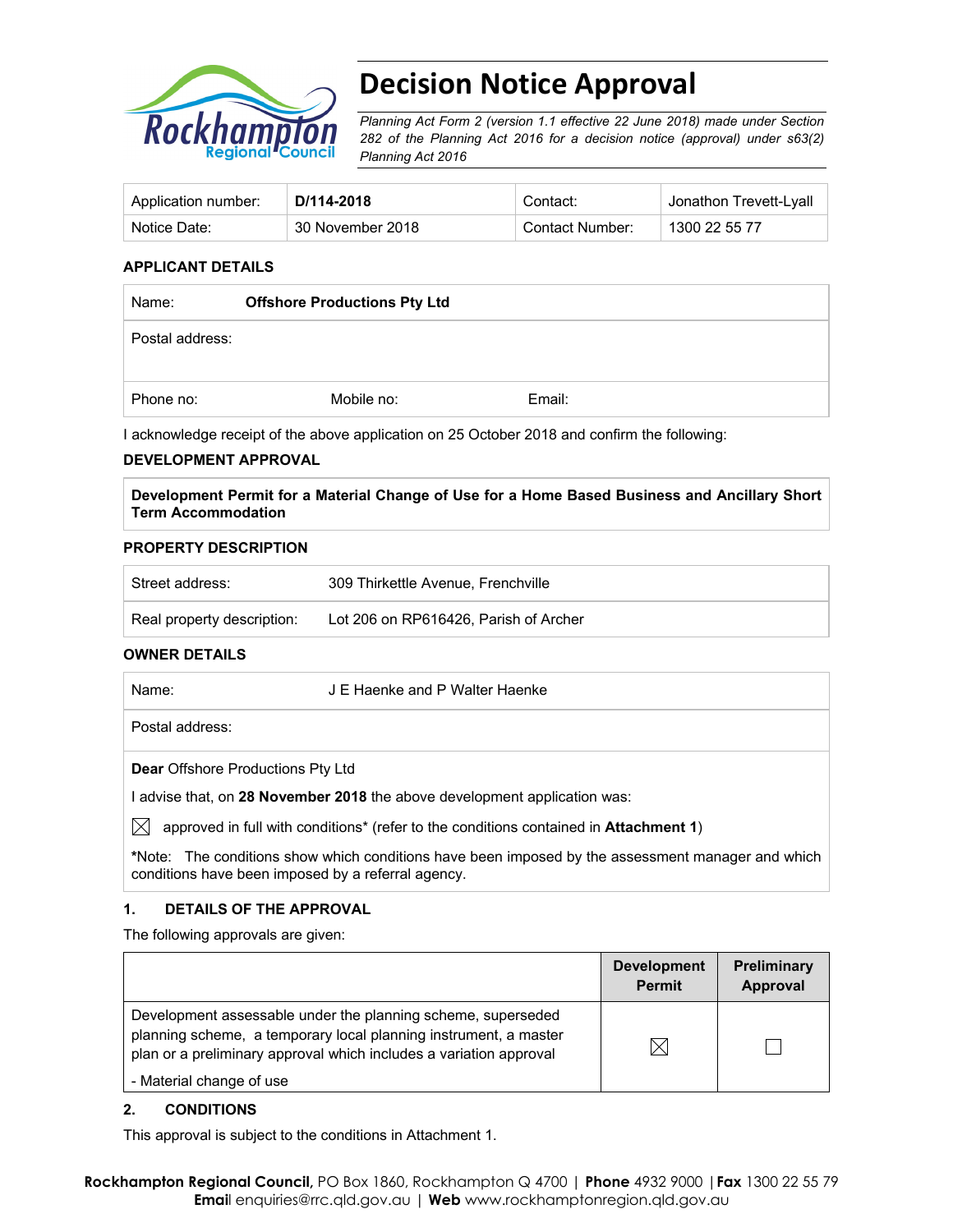### **3. FURTHER DEVELOPMENT PERMITS REQUIRED MIL**

## **4. REFERRAL AGENCIES** NIL

## **5. THE APPROVED PLANS**

**The approved development must be completed and maintained generally in accordance with the approved drawings and documents:** 

| <b>Plan/Document Name</b> | Prepared by              | <u>Date</u> | Reference No. | Version/Issue |
|---------------------------|--------------------------|-------------|---------------|---------------|
| Site Plan                 | $\overline{\phantom{a}}$ | -           | -             | -             |

## **6. CURRENCY PERIOD FOR THE APPROVAL (s.85 of the** *Planning Act***)**

The standard currency periods stated in section 85 of *Planning Act 2016* apply to each aspect of development in this approval, if not stated in the conditions of approval attached.

## **7. STATEMENT OF REASONS**

| Description of the<br>development          | The proposed development is for a Material Change of Use for a Home<br>Based Business and ancillary Short-Term Accommodation.                                                                                                                                               |                                                                                                                                                                                                                                                                                                                                                                                                                                                                                                                                                                                                                                                                                                                                                                                                                           |  |  |
|--------------------------------------------|-----------------------------------------------------------------------------------------------------------------------------------------------------------------------------------------------------------------------------------------------------------------------------|---------------------------------------------------------------------------------------------------------------------------------------------------------------------------------------------------------------------------------------------------------------------------------------------------------------------------------------------------------------------------------------------------------------------------------------------------------------------------------------------------------------------------------------------------------------------------------------------------------------------------------------------------------------------------------------------------------------------------------------------------------------------------------------------------------------------------|--|--|
| <b>Reasons for Decision</b>                | a)<br>b)<br>C)<br>d)                                                                                                                                                                                                                                                        | The proposed use does not compromise the strategic framework in the<br>Rockhampton Region Planning Scheme 2015;<br>Assessment of the development against the relevant zone purpose,<br>planning scheme codes and planning scheme policies demonstrates<br>that the proposed development will not cause significant adverse<br>impacts on the surrounding natural environment, built environment and<br>infrastructure, community facilities, or local character and amenity;<br>The proposed development does not compromise the relevant State<br>Planning Policy; and<br>On balance, the application should be approved because the<br>circumstances favour Council exercising its discretion to approve the<br>application even though the development does not comply with an<br>aspect of the assessment benchmarks. |  |  |
| <b>Assessment</b><br><b>Benchmarks</b>     | The proposed development was assessed against the following assessment<br>benchmarks:<br>Low Density Residential Zone<br>$\bullet$                                                                                                                                          |                                                                                                                                                                                                                                                                                                                                                                                                                                                                                                                                                                                                                                                                                                                                                                                                                           |  |  |
| <b>Compliance with</b><br>assessment       |                                                                                                                                                                                                                                                                             | The development was assessed against all of the assessment benchmarks<br>listed above and complies with all of these with the exception listed below.                                                                                                                                                                                                                                                                                                                                                                                                                                                                                                                                                                                                                                                                     |  |  |
| benchmarks                                 | <b>Assessment</b><br><b>Benchmark</b>                                                                                                                                                                                                                                       | Reasons for the approval despite non-<br>compliance with benchmark                                                                                                                                                                                                                                                                                                                                                                                                                                                                                                                                                                                                                                                                                                                                                        |  |  |
|                                            | The proposed Home Based Business will create<br>Low Density Residential<br>Zone<br>minimal noise outside of the standard hours of<br>operation. The extended operation hours will not<br>adversely affect the character and amenity of the<br>surrounding residential area. |                                                                                                                                                                                                                                                                                                                                                                                                                                                                                                                                                                                                                                                                                                                                                                                                                           |  |  |
| <b>Matters prescribed by</b><br>regulation | The State Planning Policy - Part E;<br>$\bullet$<br>The Central Queensland Regional Plan;<br>$\bullet$<br>The Rockhampton Region Planning Scheme 2015; and<br>$\bullet$                                                                                                     |                                                                                                                                                                                                                                                                                                                                                                                                                                                                                                                                                                                                                                                                                                                                                                                                                           |  |  |
|                                            | The common material, being the material submitted with the application.                                                                                                                                                                                                     |                                                                                                                                                                                                                                                                                                                                                                                                                                                                                                                                                                                                                                                                                                                                                                                                                           |  |  |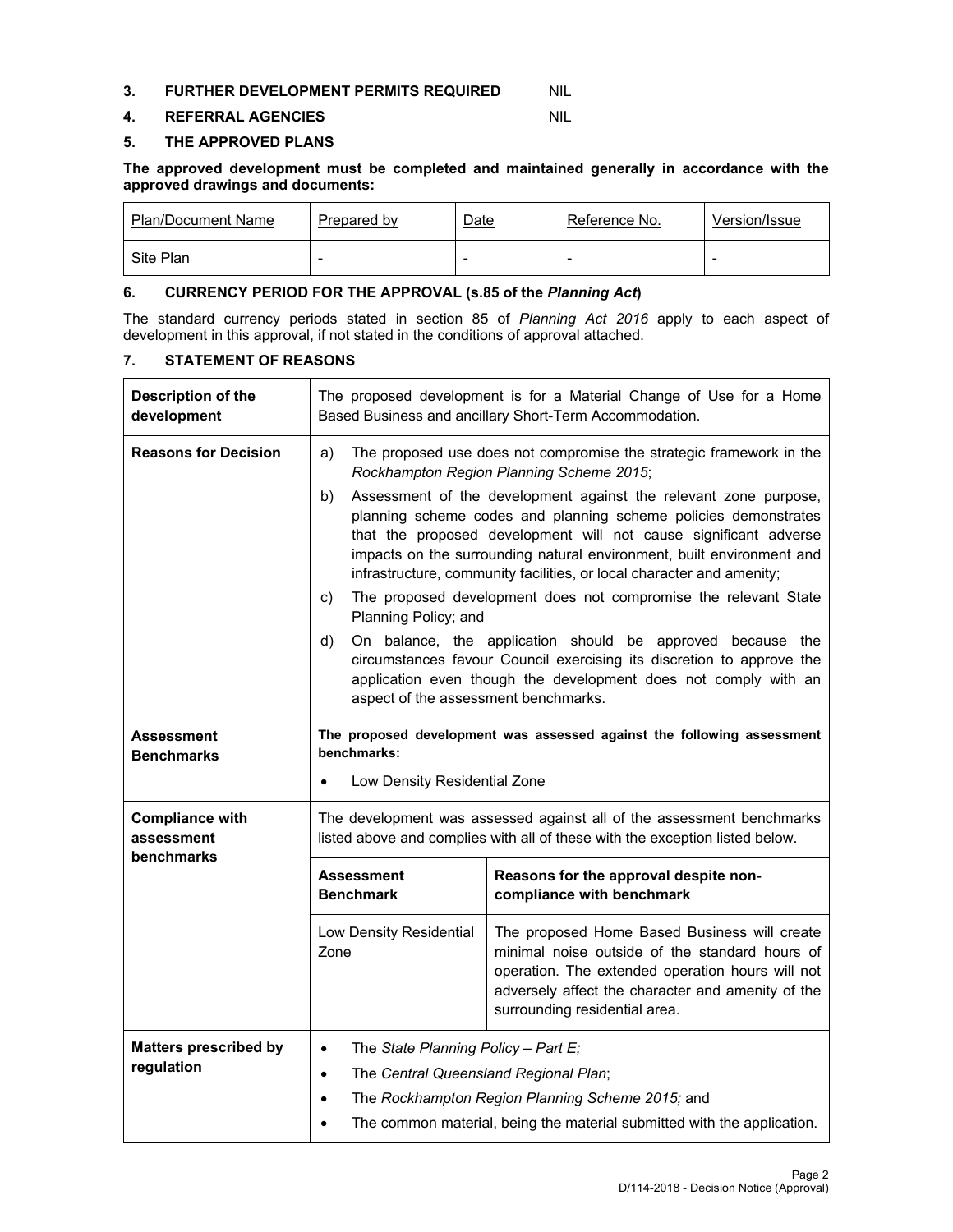## **8. APPEAL RIGHTS**

The rights of an applicant to appeal to a tribunal or the Planning and Environment Court against a decision about a development application are set out in chapter 6, part 1 of the *Planning Act 2016*. There may also be a right to make an application for a declaration by a tribunal (see chapter 6, part 2 of the *Planning Act 2016).*

## *Appeal by an applicant*

An applicant for a development application may appeal to the Planning and Environment Court against the following:

- the refusal of all or part of the development application
- a provision of the development approval
- the decision to give a preliminary approval when a development permit was applied for
- a deemed refusal of the development application.

An applicant may also have a right to appeal to the Development tribunal. For more information, see schedule 1 of the *Planning Act 2016*.

The timeframes for starting an appeal in the Planning and Environment Court are set out in section 229 of the *Planning Act 2016*.

**Attachment 2** is an extract from the *Planning Act 2016* that sets out the applicant's appeal rights and the appeal rights of a submitter.

## **9. WHEN THE DEVELOPMENT APPROVAL TAKES EFFECT**

This development approval takes effect:

From the time the decision notice is given – if there is no submitter and the applicant does not appeal the decision to the court.

Or

- When the submitter's appeal period ends – if there is a submitter and the applicant does not appeal the decision to the court.

Or

Subject to the decision of the court, when the appeal is finally decided  $-$  if an appeal is made to the court.

### **10. ASSESSMENT MANAGER**

| Name: | Tarnya Fitzgibbon             | Signature: | Date: 30 November 2018 |
|-------|-------------------------------|------------|------------------------|
|       | <b>COORDINATOR</b>            |            |                        |
|       | <b>DEVELOPMENT ASSESSMENT</b> |            |                        |
|       |                               |            |                        |

#### **Attachment 1 – Conditions of the approval**

*Part 1* **–** *Conditions imposed by the assessment manager [Note: where a condition is imposed about infrastructure under Chapter 4 of the Planning Act 2016, the relevant provision of the Act under which this condition was imposed must be specified.]*

#### **Attachment 2—Extract on appeal rights**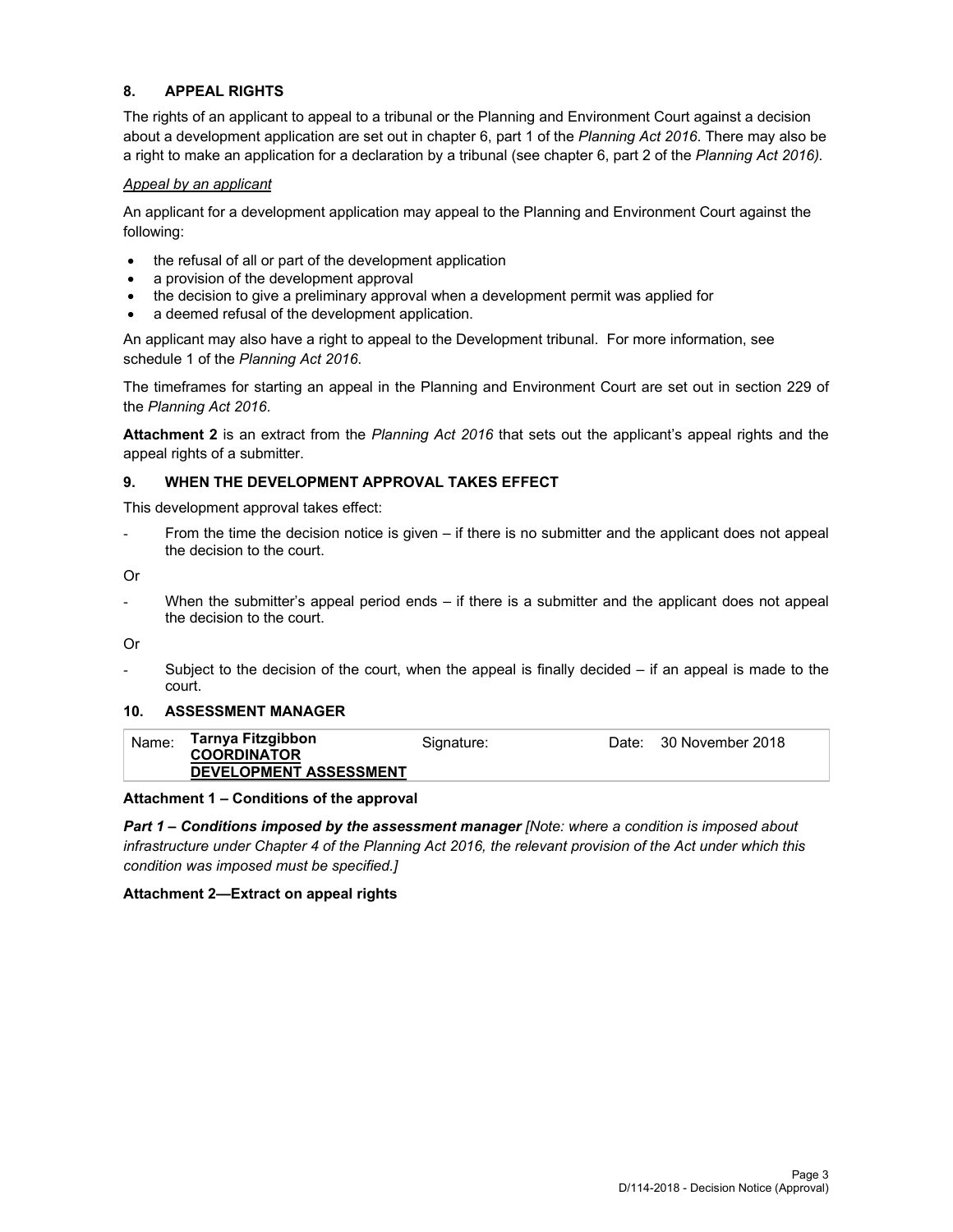

## **Attachment 1 – Part 1 Rockhampton Regional Council Conditions**

*Planning Act 2016* 

## 1.0 ADMINISTRATION

- 1.1 The Developer and his employee, agent, contractor or invitee is responsible for ensuring compliance with the conditions of this development approval.
- 1.2 Where these Conditions refer to "Council" in relation to requiring Council to approve or to be satisfied as to any matter, or conferring on the Council a function, power or discretion, that role may be fulfilled in whole or in part by a delegate appointed for that purpose by the Council.
- 1.3 All conditions, works, or requirements of this development approval must be undertaken and completed:
	- 1.3.1 to Council's satisfaction;
	- 1.3.2 at no cost to Council; and
	- 1.3.3 prior to the commencement of the use,

unless otherwise stated.

1.4 All works must be designed, constructed and maintained in accordance with the relevant Council policies, guidelines and standards, unless otherwise stated.

## 2.0 APPROVED PLANS AND DOCUMENTS

2.1 The approved development must be completed and maintained generally in accordance with the approved plans and documents, except where amended by any condition of this development approval:

| Plan/Document Name   Prepared by | Date | Reference No. | Version/Issue |
|----------------------------------|------|---------------|---------------|
| Site Plan                        |      |               |               |

- 2.2 Where there is any conflict between the conditions of this development approval and the details shown on the approved plans and documents, the conditions of this development approval must prevail.
- 2.3 Where conditions require the above plans or documents to be amended, the revised document must be submitted for approval by Council prior to the commencement of the use.

## 3.0 ENVIRONMENTAL HEALTH

- 3.1 Any lighting devices associated with the development, such as sensory lighting, must be positioned on the development site and shielded so as not to cause glare or other nuisance to nearby residents and motorists. Night lighting must be designed, constructed and operated in accordance with *Australian Standard AS4282 "Control of the obtrusive effects of outdoor lighting"*.
- 3.2 Noise emitted from the activity must not cause an environmental nuisance.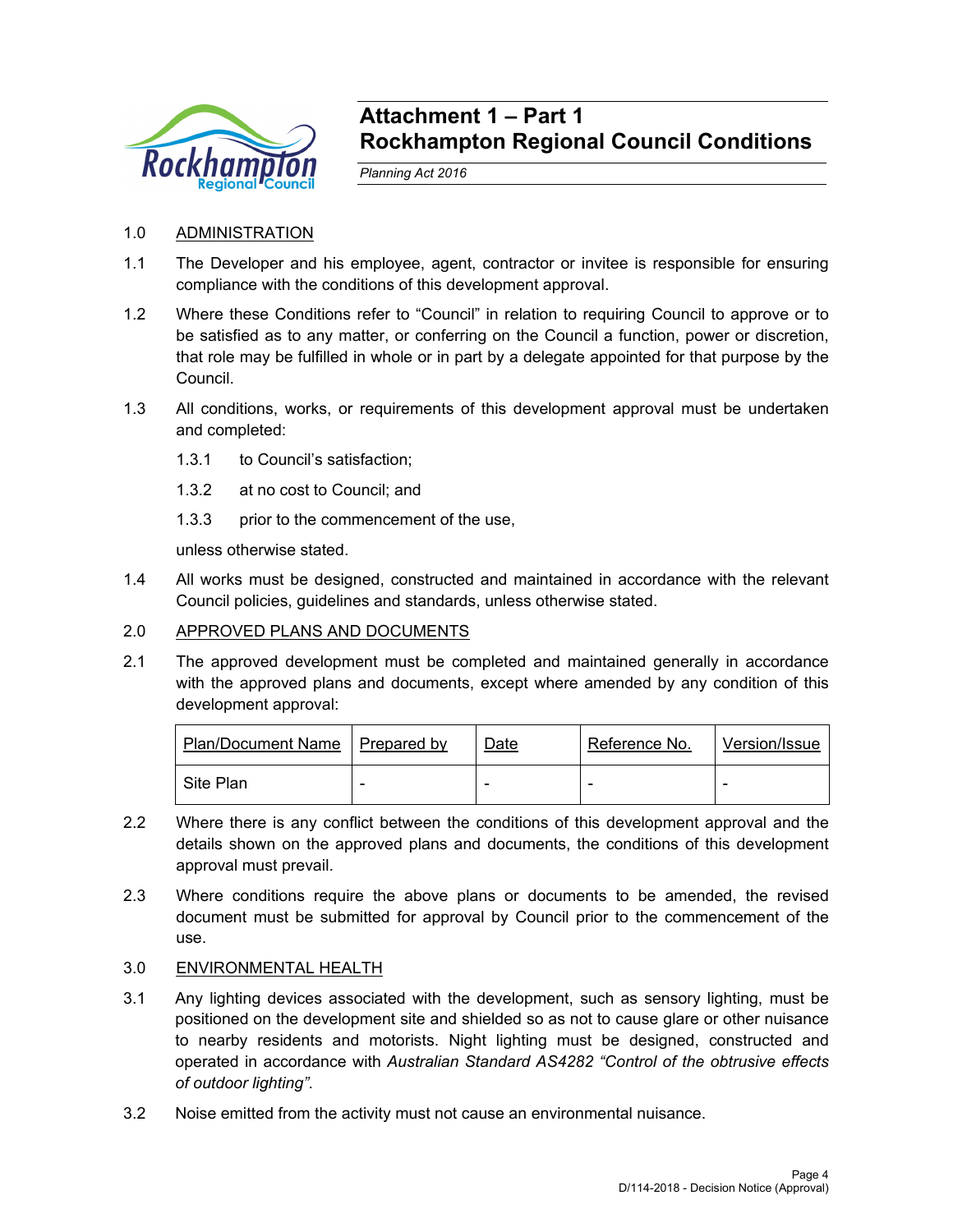- 3.3 Operations on the site must have no significant impact on the amenity of adjoining premises or the surrounding area due to the emission of light, noise or dust.
- 3.4 When requested by Council, noise monitoring must be undertaken and recorded within three (3) months, to investigate any genuine complaint of nuisance caused by noise. The monitoring data, an analysis of the data and a report, including noise mitigation measures, must be provided to Council within fourteen (14) days of the completion of the investigation. Council may require any noise mitigation measures identified in the assessment to be implemented within appropriate timeframes. Noise measurements must be compared with the acoustic quality objectives specified in the most recent edition of the *Environmental Protection (Noise) Policy 2008*.

## 4.0 OPERATING PROCEDURES

- 4.1 The hours of operation for the Home Based Business must be limited to 0500 hours to 2000 hours on Monday to Sunday.
- 4.2 The use must at all times:
	- 4.2.1 involve a minimum of one (1) resident of the dwelling; and
	- 4.2.2 not employ more than one (1) worker not residing at the premises.
- 4.3 When providing accommodation, the use must not:
	- 4.3.1 allow for a combined total of more than twelve (12) guests and residents at any one time; and
	- 4.3.2 allow guests to stay for more than fourteen (14) consecutive nights.

## ADVISORY NOTES

## NOTE 1. General Environmental Duty

General environmental duty under the *Environmental Protection Act 1994* prohibits unlawful environmental nuisance caused by noise, aerosols, particles, dust, ash, fumes, light, odour or smoke beyond the boundaries of the property during all stages of the development including earthworks, construction and operation.

## NOTE 2. Licensable Activities

Should an activity licensable by Rockhampton Regional Council be proposed for the development site, Council's Environment and Public Health Unit must be consulted to determine whether any approvals are required. Such activities may include food preparation, storage of dangerous goods or environmentally relevant activities. Approval for such activities is required before 'fit out' and operation.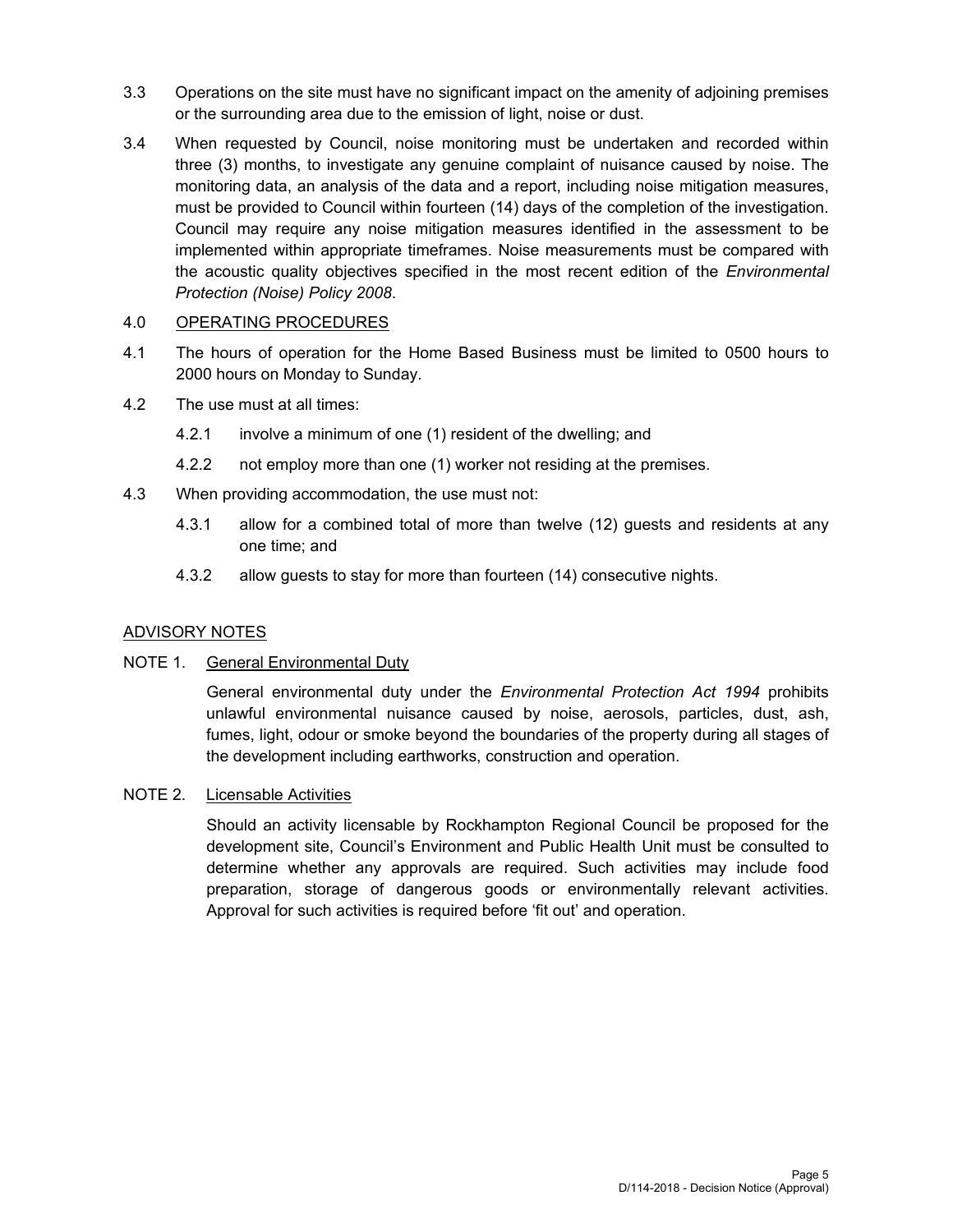

## **Attachment 2 - Appeal Rights**

*PLANNING ACT 2016*

The following is an extract from the *Planning Act 2016 (Chapter 6)*

## *Appeal rights*

## *229 Appeals to tribunal or P&E Court*

- (1) Schedule 1 states—
	- (a) matters that may be appealed to— (i) either a tribunal or the P&E Court; or (ii) only a tribunal; or (iii) only the P&E Court; and
	- (b) the person—
		- (i) who may appeal a matter (the **appellant**); and (ii) who is a respondent in an appeal of the matter; and (iii) who is a co-respondent in an appeal of the matter; and
		- (iv) who may elect to be a co-respondent in an appeal of the matter.
- (2) An appellant may start an appeal within the appeal period.
- (3) The **appeal period** is—
	- (a) for an appeal by a building advisory agency—10 business days after a decision notice for the decision is given to the agency or
	- (b) for an appeal against a deemed refusal—at any time after the deemed refusal happens; or
	- (c) for an appeal against a decision of the Minister, under chapter 7, part 4, to register premises or to renew the registration of premises—20 business days after a notice is published under section 269(3)(a) or (4); or
	- (d) for an appeal against an infrastructure charges notice— 20 business days after the infrastructure charges notice is given to the person; or
	- (e) for an appeal about a deemed approval of a development application for which a decision notice has not been given—30 business days after the applicant gives the deemed approval notice to the assessment manager; or
	- (f) for any other appeal—20 business days after a notice of the decision for the matter, including an enforcement notice, is given to the person.

#### Note—

See the P&E Court Act for the court's power to extend the appeal period.

- (4) Each respondent and co-respondent for an appeal may be heard in the appeal.
- (5) If an appeal is only about a referral agency's response, the assessment manager may apply to the tribunal or P&E Court to withdraw from the appeal.
- (6) To remove any doubt, it is declared that an appeal against an infrastructure charges notice must not be about— (a) the adopted charge itself; or
	- (b) for a decision about an offset or refund—
		- (i) the establishment cost of trunk infrastructure identified in a LGIP; or
		- (ii) the cost of infrastructure decided using the method
	- included in the local government's charges resolution.
- **230 Notice of appeal**
- (1) An appellant starts an appeal by lodging, with the registrar of the tribunal or P&E Court, a notice of appeal that— (a) is in the approved form; and
	- (b) succinctly states the grounds of the appeal.
- (2) The notice of appeal must be accompanied by the required fee.
- (3) The appellant or, for an appeal to a tribunal, the registrar must, within the service period, give a copy of the notice of appeal to—
- (a) the respondent for the appeal; and
- (b) each co-respondent for the appeal; and
- (c) for an appeal about a development application under schedule 1, table 1, item 1—each principal submitter for the development application; and
- (d) for an appeal about a change application under schedule 1, table 1, item 2—each principal submitter for the change application; and
- (e) each person who may elect to become a co-respondent for the appeal, other than an eligible submitter who is not a principal submitter in an appeal under paragraph (c) or (d); and
- (f) for an appeal to the P&E Court—the chief executive; and
- (g) for an appeal to a tribunal under another Act—any other person who the registrar considers appropriate.
- (4) The **service period** is—
	- (a) if a submitter or advice agency started the appeal in the P&E Court-2 business days after the appeal is started; or
	- (b) otherwise—10 business days after the appeal is started.
- (5) A notice of appeal given to a person who may elect to be a co-respondent must state the effect of subsection
- (6) A person elects to be a co-respondent by filing a notice of election, in the approved form, within 10 business days
	- after the notice of appeal is given to the person*.*
- **231 Other appeals**
- (1) Subject to this chapter, schedule 1 and the P&E Court Act, unless the Supreme Court decides a decision or other matter under this Act is affected by jurisdictional error, the decision or matter is non-appealable.
- (2) The Judicial Review Act 1991, part 5 applies to the decision or matter to the extent it is affected by jurisdictional error.
- (3) A person who, but for subsection (1) could have made an application under the Judicial Review Act 1991 in relation to the decision or matter, may apply under part 4 of that Act for a statement of reasons in relation to the decision or matter.
- (4) In this section— **decision** includes—
	- (a) conduct engaged in for the purpose of making a decision; and
	- (b) other conduct that relates to the making of a decision; and
	- (c) the making of a decision or the failure to make a decision; and
	- (d) a purported decision; and
	- (e) a deemed refusal.

**non-appealable**, for a decision or matter, means the decision or matter—

- (a) is final and conclusive; and
- (b) may not be challenged, appealed against, reviewed, quashed, set aside or called into question in any other way under the Judicial Review Act 1991 or otherwise, whether by the Supreme Court, another court, a tribunal or another entity; and
- (c) is not subject to any declaratory, injunctive or other order of the Supreme Court, another court, a tribunal or another entity on any ground.

#### **232 Rules of the P&E Court**

- (1) A person who is appealing to the P&E Court must comply with the rules of the court that apply to the appeal.
- (2) However, the P&E Court may hear and decide an appeal even if the person has not complied with rules of the P&E Court.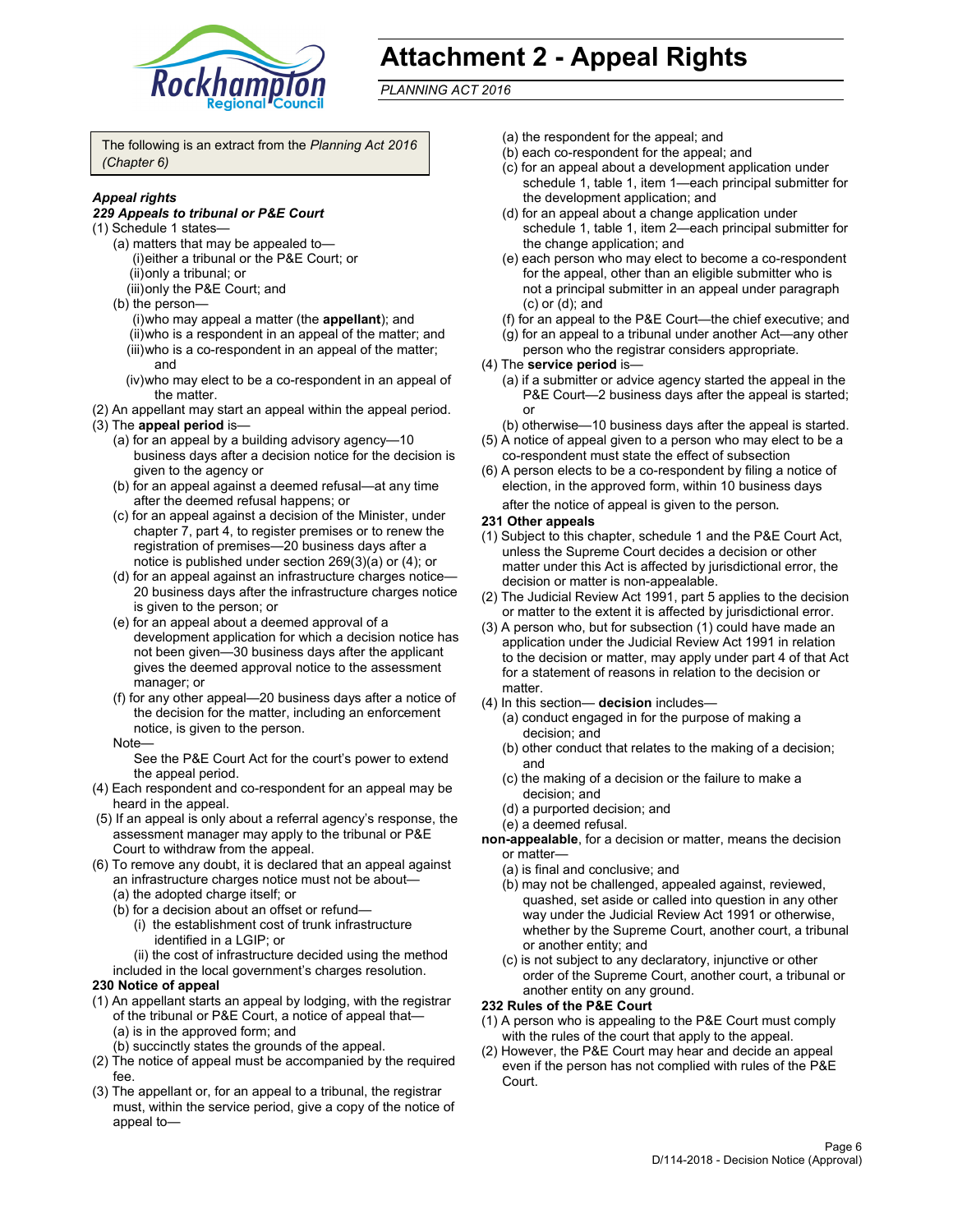

## **Appeal Rights**

*PLANNING ACT 2016*

## **Schedule 1**

## **Appeals section 229**

#### **1 Appeal rights and parties to appeals**

- (1) Table 1 states the matters that may be appealed to—(a) the P&E court; or (b) a tribunal.
- (2) However, table 1 applies to a tribunal only if the matter involves—
	- (a) the refusal, or deemed refusal of a development application, for—
	- (i) a material change of use for a classified building; or
	- (ii) operational work associated with building work, a retaining wall, or a tennis court; or
	- (b) a provision of a development approval for—
	- (i) a material change of use for a classified building; or
- (ii) operational work associated with building work, a retaining wall, or a tennis court; or
	- (c) if a development permit was applied for—the decision to give a preliminary approval for—
		- (i) a material change of use for a classified building; or
	- (ii) operational work associated with building work, a retaining wall, or a tennis court; or
	- (d) a development condition if—
		- (i) the development approval is only for a material change of use that involves the use of a building classified under the Building Code as a class 2 building; and
		- (ii) the building is, or is proposed to be, not more than 3 storeys; and
		- (iii) the proposed development is for not more than 60 sole-occupancy units; or
	- (e) a decision for, or a deemed refusal of, an extension application for a development approval that is only for a material change of use of a classified building; or
	- (f) a decision for, or a deemed refusal of, a change application for a development approval that is only for a material change of use of a classified building; or
	- (g) a matter under this Act, to the extent the matter relates to—
		- (i) the Building Act, other than a matter under that Act that may or must be decided by the Queensland Building and Construction Commission; or
		- (ii) the Plumbing and Drainage Act, part 4 or 5; or
	- (h) a decision to give an enforcement notice in relation to a matter under paragraphs (a) to (g); or
	- (i) a decision to give an infrastructure charges notice; or
	- (j) the refusal, or deemed refusal, of a conversion application; or
	- (k) a matter that, under another Act, may be appealed to the tribunal; or
	- (l) a matter prescribed by regulation.
- (3) Also, table 1 does not apply to a tribunal if the matter
	- involves—
		- (a) for a matter in subsection  $(2)(a)$  to  $(d)$ 
			- (i) a development approval for which the development application required impact assessment; and
			- (ii) a development approval in relation to which the assessment manager received a properly made submission for the development application; or
	- (b) a provision of a development approval about the identification or inclusion, under a variation approval, of a matter for the development.
- (4) Table 2 states the matters that may be appealed only to the P&E Court.
- (5) Table 3 states the matters that may be appealed only to the tribunal.
- (6) In each table—
	- (a) column 1 states the appellant in the appeal; and
	- (b) column 2 states the respondent in the appeal; and
	- (c) column 3 states the co-respondent (if any) in the appeal; and
	- (d) column 4 states the co-respondents by election (if any) in the appeal.
- (7) If the chief executive receives a notice of appeal under section 230(3)(f), the chief executive may elect to be a corespondent in the appeal.

| Table 1<br>Appeals to the P&E Court and, for certain matters, to a tribunal                                                                                                                                                                                                                                                                    |                           |                                         |                                                       |  |  |
|------------------------------------------------------------------------------------------------------------------------------------------------------------------------------------------------------------------------------------------------------------------------------------------------------------------------------------------------|---------------------------|-----------------------------------------|-------------------------------------------------------|--|--|
| 1. Development applications<br>An appeal may be made against-<br>(a) the refusal of all or part of the development application; or<br>(b) the deemed refusal of the development application; or<br>(c) a provision of the development approval; or<br>(d) if a development permit was applied for-the decision to give a preliminary approval. |                           |                                         |                                                       |  |  |
| Column 1                                                                                                                                                                                                                                                                                                                                       | Column 2                  | Column 3                                | Column 4                                              |  |  |
| Co-respondent<br>Appellant<br>Respondent<br>Co-respondent by election<br>$($ if any $)$<br>$(if$ any)                                                                                                                                                                                                                                          |                           |                                         |                                                       |  |  |
| The applicant                                                                                                                                                                                                                                                                                                                                  | The assessment<br>manager | If the appeal is about<br>a concurrence | 1 A concurrence agency that is<br>not a co-respondent |  |  |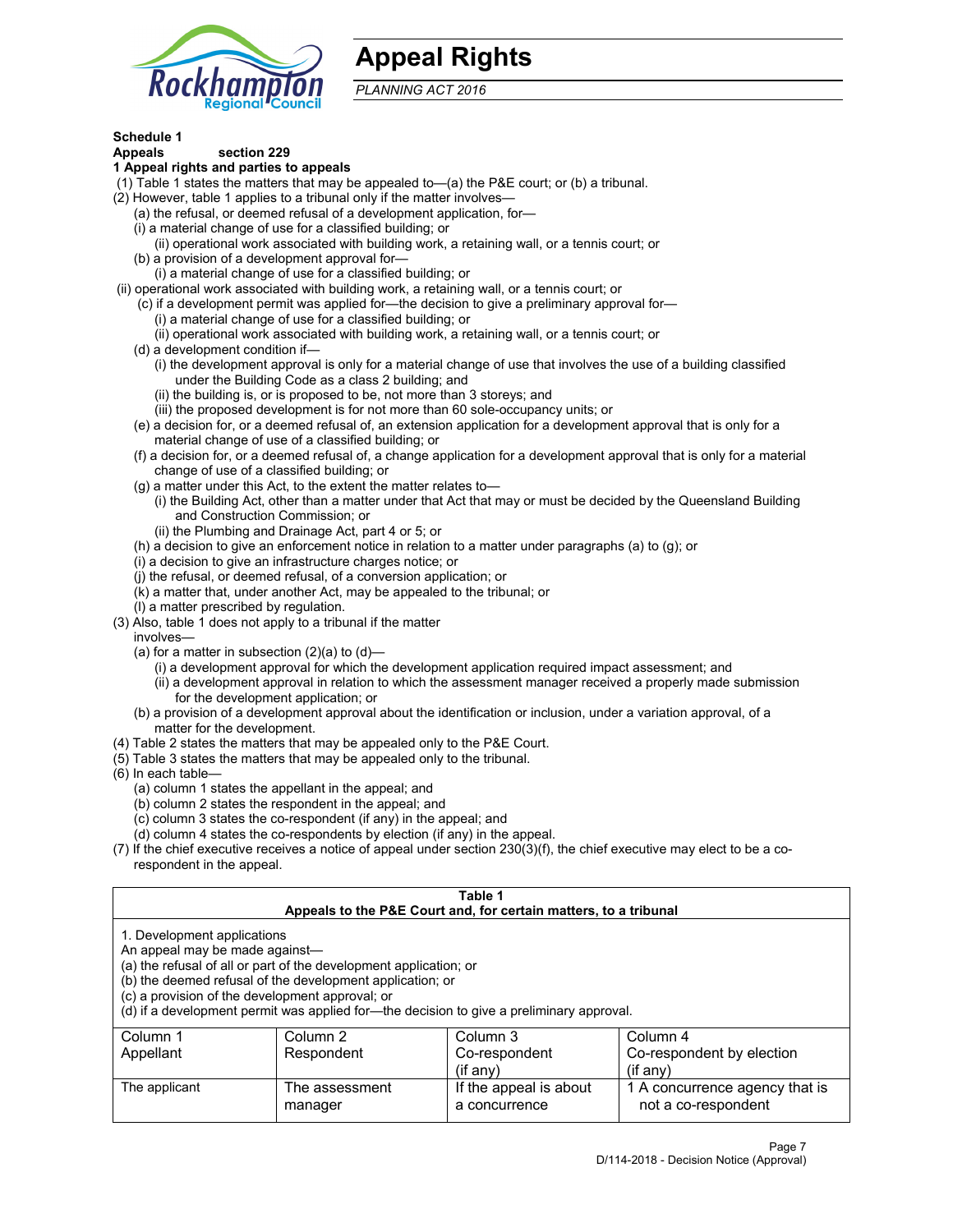| Table 1<br>Appeals to the P&E Court and, for certain matters, to a tribunal                                                                                                                        |                                                                                                                               |                                                                 |                                                                                                                                                                                                                                                                                                               |  |
|----------------------------------------------------------------------------------------------------------------------------------------------------------------------------------------------------|-------------------------------------------------------------------------------------------------------------------------------|-----------------------------------------------------------------|---------------------------------------------------------------------------------------------------------------------------------------------------------------------------------------------------------------------------------------------------------------------------------------------------------------|--|
| 2. Change applications<br>An appeal may be made against-                                                                                                                                           |                                                                                                                               | agency's referral<br>response-the<br>concurrence agency         | 2 If a chosen Assessment<br>manager is the respondent-<br>the prescribed assessment<br>manager<br>3 Any eligible advice agency for<br>the application<br>4 Any eligible submitter for the<br>application                                                                                                      |  |
| (b) a deemed refusal of a change application.<br>Column 1<br>Appellant                                                                                                                             | Column $\overline{2}$<br>Respondent                                                                                           | Column 3<br>Co-respondent                                       | (a) a responsible entity's decision for a change application, other than a decision made by the P&E court; or<br>Column 4<br>Co-respondent by election                                                                                                                                                        |  |
| 1 The applicant                                                                                                                                                                                    | The responsible                                                                                                               | (if any)<br>If an affected entity                               | (if any)<br>1 A concurrence agency for the                                                                                                                                                                                                                                                                    |  |
| 2 If the responsible<br>entity is the<br>assessment<br>manager-an<br>affected entity that<br>gave a pre-request<br>notice or response<br>notice                                                    | entity                                                                                                                        | starts the appeal-the<br>applicant                              | development application<br>2 If a chosen assessment<br>manager is the respondent-<br>the prescribed assessment<br>manager<br>3 A private certifier for the<br>development application<br>4 Any eligible advice agency for<br>the change application<br>5 Any eligible submitter for the<br>change application |  |
| 3. Extension applications<br>An appeal may be made against-                                                                                                                                        | (a) the assessment manager's decision about an extension application; or<br>(b) a deemed refusal of an extension application. |                                                                 |                                                                                                                                                                                                                                                                                                               |  |
| Column 1<br>Appellant                                                                                                                                                                              | Column <sub>2</sub><br>Respondent                                                                                             | Column 3<br>Co-respondent<br>(if any)                           | Column 4<br>Co-respondent by election<br>(if any)                                                                                                                                                                                                                                                             |  |
| 1 The applicant<br>1<br>For a matter other<br>than a deemed<br>refusal of an<br>extension<br>application $-$ a<br>concurrence<br>agency, other than<br>the chief executive,<br>for the application | The assessment<br>manager                                                                                                     | If a concurrence<br>agency starts the<br>appeal - the applicant | If a chosen assessment<br>manager is the respondent - the<br>prescribed assessment manager                                                                                                                                                                                                                    |  |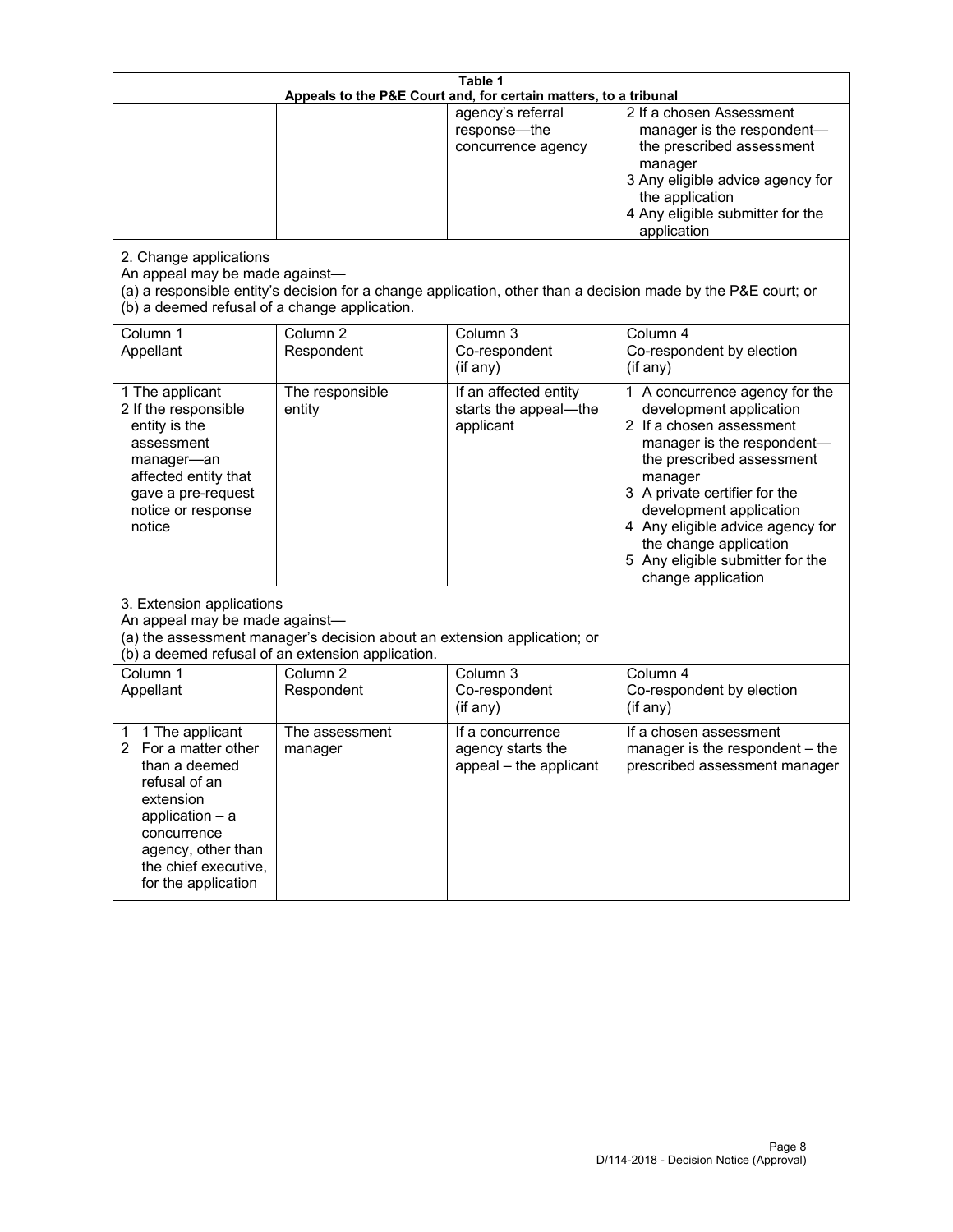#### **Table 1 Appeals to the P&E Court and, for certain matters, to a tribunal**

4. Infrastructure charges notices

An appeal may be made against an infrastructure charges notice on 1 or more of the following grounds

- a) The notice involved an error relating to
	- (i) The application of the relevant adopted charge; or

Examples of errors in applying an adopted charge –

- The incorrect application of gross floor area for a non-residential development
- Applying an incorrect 'use category', under a regulation, to the development
- (i) The working out of extra demands, for section 120; or
- (ii) An offset or refund; or
- b) The was no decision about an offset or refund; or
- c) If the infrastructure charges notice states a refund will be given the timing for giving the refund; or
- d) The amount of the charge is so unreasonable that no reasonable relevant local government could have imposed the amount.

| Column 1<br>Appellant                                    | Column 2<br>Respondent                                                    | Column 3<br>Co-respondent<br>(i f any) | Column 4<br>Co-respondent by election<br>(i f any) |
|----------------------------------------------------------|---------------------------------------------------------------------------|----------------------------------------|----------------------------------------------------|
| The person given the<br>Infrastructure charges<br>notice | The local government<br>that gave the<br>infrastructure charges<br>notice |                                        |                                                    |

5. Conversion applications

An appeal may be made against—

(a) the refusal of a conversion application; or

(b) a deemed refusal of a conversion application.

| Column 1      | Column 2                | Column 3       | Column 4                  |
|---------------|-------------------------|----------------|---------------------------|
| Appellant     | Respondent              | Co-respondent  | Co-respondent by election |
|               |                         | $($ if any $)$ | (if any)                  |
|               |                         |                |                           |
| The applicant | The local government    |                |                           |
|               | to which the conversion |                |                           |
|               | application was made    |                |                           |

6. Enforcement notices

An appeal may be made against the decision to give an enforcement notice.

| Column 1<br>Appellant                      | Column 2<br>Respondent       | Column 3<br>Co-respondent<br>(if any) | Column 4<br>Co-respondent by election<br>(if any)                                                                                                                          |
|--------------------------------------------|------------------------------|---------------------------------------|----------------------------------------------------------------------------------------------------------------------------------------------------------------------------|
| The person given the<br>enforcement notice | The enforcement<br>authority |                                       | If the enforcement authority is<br>not the local government for<br>the premises in relation to which<br>the offence is alleged to have<br>happened-the local<br>government |

#### **Table 2 Appeals to the P&E Court only**

1. Appeals from tribunal

An appeal may be made against a decision of a tribunal, other than a decision under

section 252, on the ground of—

(a) an error or mistake in law on the part of the tribunal; or

(b) jurisdictional error.

| Column 1<br>Appellant                             | Column 2<br>Respondent                                    | Column 3<br>Co-respondent<br>$(if$ any) | Column 4<br>Co-respondent by election<br>$(if$ any) |
|---------------------------------------------------|-----------------------------------------------------------|-----------------------------------------|-----------------------------------------------------|
| A party to the<br>proceedings for the<br>decision | The other party to the<br>proceedings for the<br>decision | $\overline{\phantom{a}}$                |                                                     |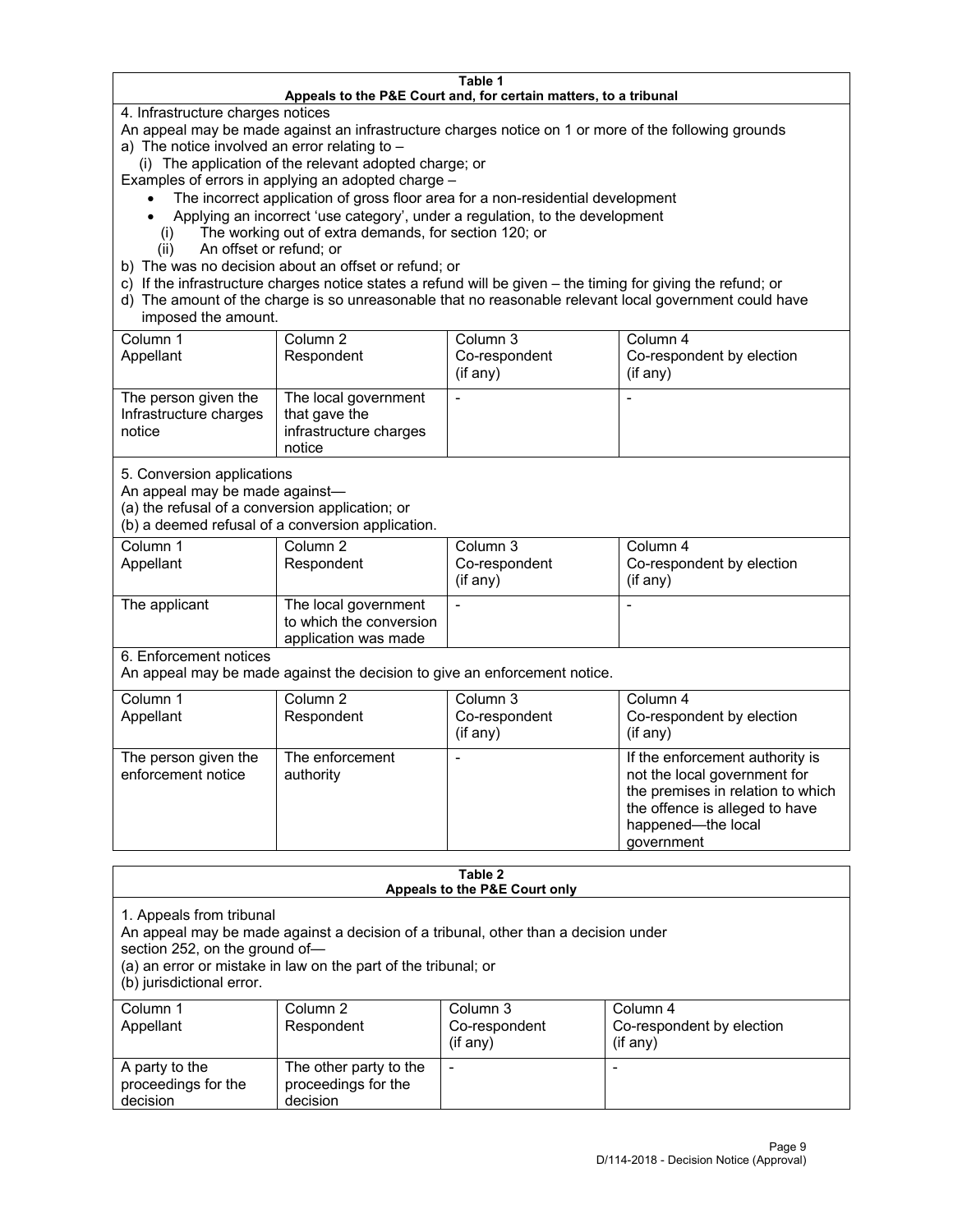#### **Table 2 Appeals to the P&E Court only**

2. Eligible submitter appeals

An appeal may be made against the decision to give a development approval, or an approval for a change application, to the extent that the decision relates to—

(a) any part of the development application for the development approval that required impact assessment; or (b) a variation request.

| Column 1<br>Appellant                                                                                                                                                                        | Column <sub>2</sub><br>Respondent                                                                                          | Column 3<br>Co-respondent<br>(i f any)                                                                                  | Column 4<br>Co-respondent by election<br>(if any)    |
|----------------------------------------------------------------------------------------------------------------------------------------------------------------------------------------------|----------------------------------------------------------------------------------------------------------------------------|-------------------------------------------------------------------------------------------------------------------------|------------------------------------------------------|
| 1 For a development<br>application-an<br>eligible submitter for<br>the development<br>application<br>2 For a change<br>application-an<br>eligible submitter for<br>the change<br>application | 1 For a development<br>application-the<br>assessment<br>manager<br>2 For a change<br>application-the<br>responsible entity | 1 The applicant<br>2 If the appeal is<br>about a concurrence<br>agency's referral<br>response—the<br>concurrence agency | Another eligible<br>submitter for the<br>application |

3. Eligible submitter and eligible advice agency appeals

An appeal may be made against a provision of a development approval, or failure to

include a provision in the development approval, to the extent the matter relates to—

(a) any part of the development application or the change application, for the development approval, that required impact assessment; or

(b) a variation request.

| Column 1<br>Appellant                                                                                                                                                                                                                                                                         | Column <sub>2</sub><br>Respondent                                                                                          | Column <sub>3</sub><br>Co-respondent<br>(i f any)                                                                       | Column 4<br>Co-respondent by election<br>(if any) |  |
|-----------------------------------------------------------------------------------------------------------------------------------------------------------------------------------------------------------------------------------------------------------------------------------------------|----------------------------------------------------------------------------------------------------------------------------|-------------------------------------------------------------------------------------------------------------------------|---------------------------------------------------|--|
| 1 For a development<br>application-an<br>eligible submitter for<br>the development<br>application<br>2 For a change<br>application-an<br>eligible submitter for<br>the change<br>application<br>3 An eligible advice<br>agency for the<br>development<br>application or<br>change application | 1 For a development<br>application-the<br>assessment<br>manager<br>2 For a change<br>application-the<br>responsible entity | 1 The applicant<br>2 If the appeal is<br>about a concurrence<br>agency's referral<br>response-the<br>concurrence agency | Another eligible submitter for the<br>application |  |
| 4. Compensation claims<br>An appeal may be made against-<br>(a) a decision under section 32 about a compensation claim; or<br>(b) a decision under section 265 about a claim for compensation; or<br>(c) a deemed refusal of a claim under paragraph (a) or (b).                              |                                                                                                                            |                                                                                                                         |                                                   |  |
| Column 1<br>Appellant                                                                                                                                                                                                                                                                         | Column <sub>2</sub><br>Respondent                                                                                          | Column 3<br>Co-respondent<br>(if any)                                                                                   | Column 4<br>Co-respondent by election<br>(if any) |  |
| A person dissatisfied<br>with the decision                                                                                                                                                                                                                                                    | The local<br>government to which<br>the claim was made                                                                     |                                                                                                                         |                                                   |  |
| 5. Registered premises                                                                                                                                                                                                                                                                        |                                                                                                                            |                                                                                                                         |                                                   |  |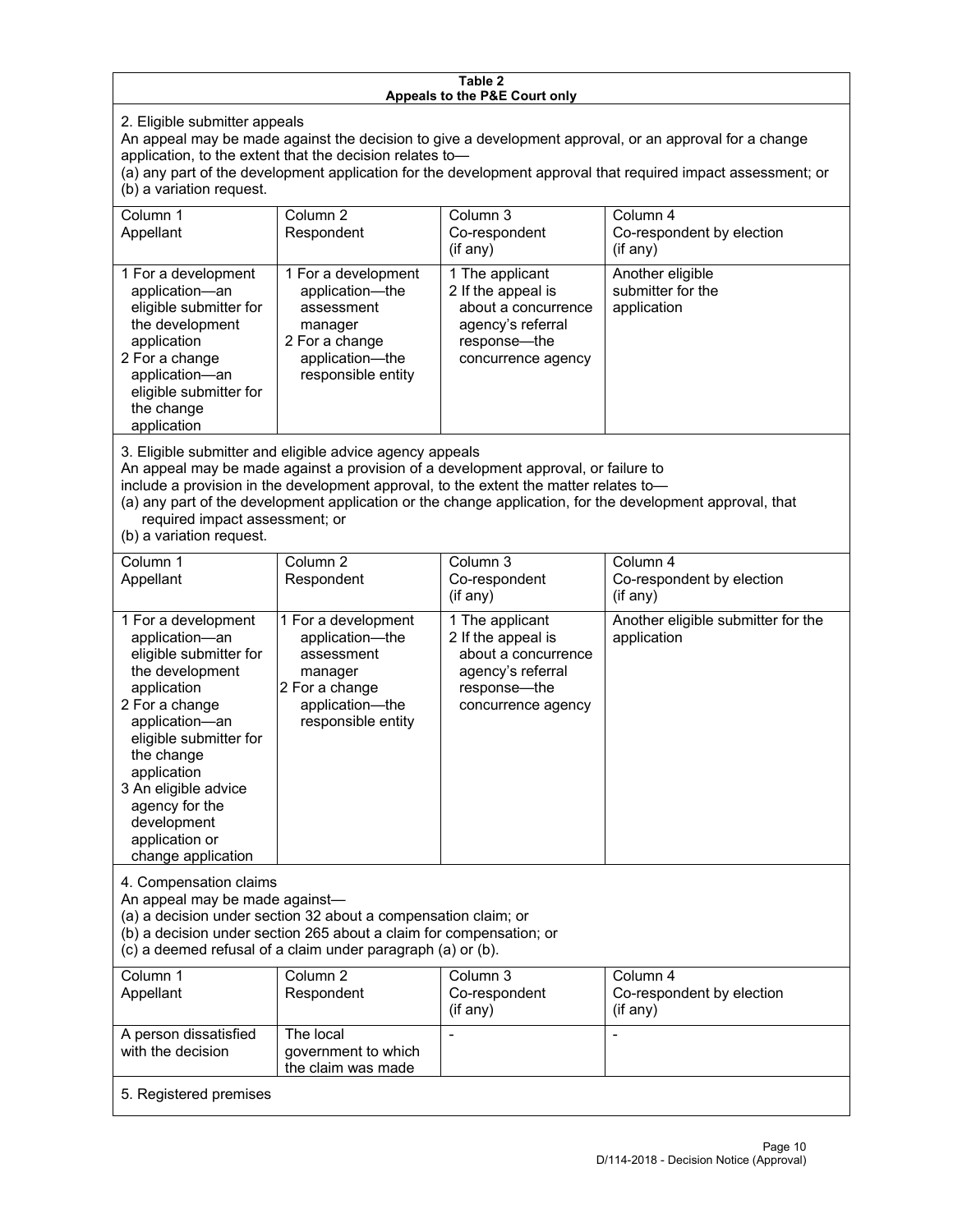| Table 2<br>Appeals to the P&E Court only                                                                                                                                                                                                                                                                             |                                   |                                                  |                                                                                                                                                                             |  |
|----------------------------------------------------------------------------------------------------------------------------------------------------------------------------------------------------------------------------------------------------------------------------------------------------------------------|-----------------------------------|--------------------------------------------------|-----------------------------------------------------------------------------------------------------------------------------------------------------------------------------|--|
| An appeal may be made against a decision of the Minister under chapter 7, part 4.                                                                                                                                                                                                                                    |                                   |                                                  |                                                                                                                                                                             |  |
| Column 1<br>Appellant                                                                                                                                                                                                                                                                                                | Column <sub>2</sub><br>Respondent | Column <sub>3</sub><br>Co-respondent<br>(if any) | Column 4<br>Co-respondent by election<br>(if any)                                                                                                                           |  |
| 1 A person given a<br>decision notice about<br>the decision<br>2 If the decision is to<br>register premises or<br>renew the<br>registration of<br>premises-an owner<br>or occupier of<br>premises in the<br>affected area for the<br>registered premises<br>who is dissatisfied<br>with the decision                 | The Minister                      | $\overline{a}$                                   | If an owner or occupier starts the<br>appeal - the owner of the<br>registered premises                                                                                      |  |
| 6. Local laws<br>An appeal may be made against a decision of a local government, or conditions applied,<br>under a local law about-<br>(a) the use of premises, other than a use that is the natural and ordinary consequence of prohibited<br>development; or<br>(b) the erection of a building or other structure. |                                   |                                                  |                                                                                                                                                                             |  |
| Column 1<br>Appellant                                                                                                                                                                                                                                                                                                | Column <sub>2</sub><br>Respondent | Column <sub>3</sub><br>Co-respondent<br>(if any) | Column 4<br>Co-respondent by election<br>(if any)                                                                                                                           |  |
| A person who-<br>(a) applied for the<br>decision; and<br>(b) is dissatisfied with<br>the decision or<br>conditions.                                                                                                                                                                                                  | The local government              | L,                                               | $\overline{a}$                                                                                                                                                              |  |
|                                                                                                                                                                                                                                                                                                                      |                                   | Table 3<br>Appeals to the tribunal only          |                                                                                                                                                                             |  |
| 1. Building advisory agency appeals<br>An appeal may be made against giving a development approval for building work to the extent the building<br>work required code assessment against the building assessment provisions.                                                                                         |                                   |                                                  |                                                                                                                                                                             |  |
| Column 1<br>Appellant                                                                                                                                                                                                                                                                                                | Column <sub>2</sub><br>Respondent | Column 3<br>Co-respondent<br>(if any)            | Column 4<br>Co-respondent by election<br>(if any)                                                                                                                           |  |
| A building advisory<br>agency for the<br>development application<br>related to the approval                                                                                                                                                                                                                          | The assessment<br>manager         | The applicant                                    | 1 A concurrence agency for the<br>development application<br>related to the approval<br>2 A private certifier for the<br>development application<br>related to the approval |  |
| 3. Certain decisions under the Building Act and the Plumbing and Drainage Act<br>An appeal may be made against a decision under-<br>(a) the Building Act, other than a decision made by the Queensland Building and Construction Commission; or<br>(b) the Plumbing and Drainage Act, part 4 or 5.                   |                                   |                                                  |                                                                                                                                                                             |  |
| Column 1<br>Appellant                                                                                                                                                                                                                                                                                                | Column <sub>2</sub><br>Respondent | Column 3<br>Co-respondent<br>(if any)            | Column 4<br>Co-respondent by election<br>(if any)                                                                                                                           |  |